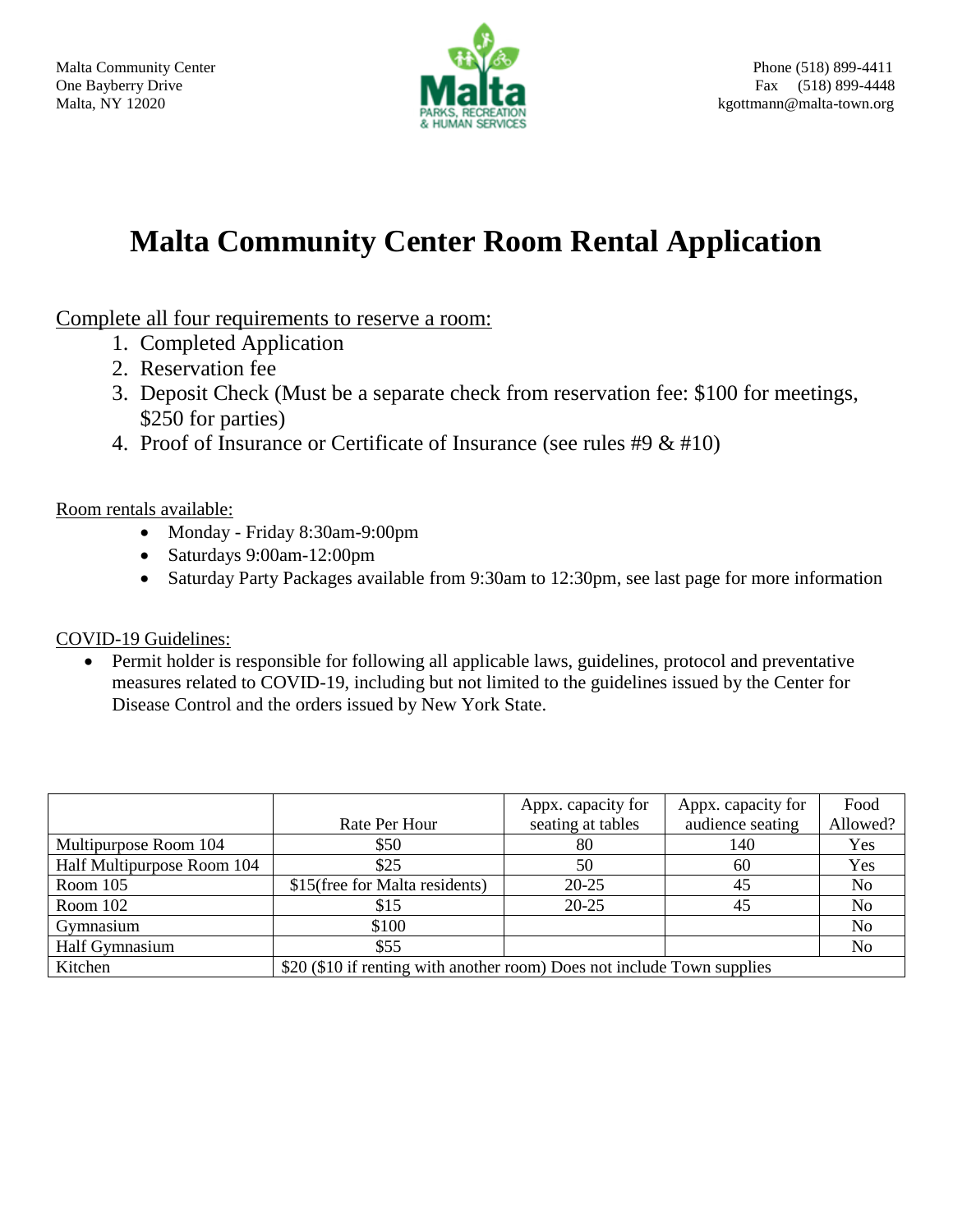

### **Malta Community Center - Building Use Permit Application**

| Saturday Party Package Tablecloth Color: Blue Red Pink Green                                        |                                                                                                                |  |  |  |
|-----------------------------------------------------------------------------------------------------|----------------------------------------------------------------------------------------------------------------|--|--|--|
| Group must set up and take down tables/chairs Number of Tables: Number of Chairs: Number of Chairs: |                                                                                                                |  |  |  |
|                                                                                                     |                                                                                                                |  |  |  |
|                                                                                                     |                                                                                                                |  |  |  |
|                                                                                                     |                                                                                                                |  |  |  |
|                                                                                                     | Email 2008 - 2008 - 2010 - 2010 - 2010 - 2010 - 2010 - 2010 - 2010 - 2010 - 2010 - 2010 - 2010 - 2010 - 2010 - |  |  |  |

I have read and understand the **Rules, Regulations and Fees Promulgated Under §40-4 of the Town of Malta Town Facilities** which is attached and agree to comply with the rules and policies therein. I also understand and agree that the rental fee is non-refundable and the deposit will be refunded only if all of the terms and conditions of the Town Code and the Building Use Permit are met with satisfactorily and the facilities are left in good condition. I acknowledge that the Town buildings are public facilities and open to the public during the time of my event. As the Permit holder, I hereby pledge to conform to all of the Rules, Regulations and Fees established by the Town of Malta governing the use of all Town facilities and accept full responsibility for any damage caused by those attending my gathering. As the Permit holder, I hereby guarantee performance with all applicable laws, guidelines, protocol and preventative measures related to COVID-19, including but not limited to the guidelines issued by the Center for Disease Control and the orders issued by New York State**. Assumption of Risk:** The Town of Malta will not be liable for any claims for injury, illness or exposure to the Novel COVID-19 virus or damages resulting from or arising out of the use of the Town's parks or facilities. The Permit holder agrees to indemnify the Town and hold it harmless against any and all such claims, damages, losses and expenses, including reasonable attorney's fees, as a result of the Permit holder's gathering. This provision is intended by the parties to be broadly interpreted so as to accomplish the goal of relieving the Town from any cost or liability associated with the Permit holder's gathering.

| Permission to shred deposit check after rental: \[ |                        | Yes     | No, I would like it mailed back to me |  |  |
|----------------------------------------------------|------------------------|---------|---------------------------------------|--|--|
| <b>Signed</b>                                      |                        | Date    |                                       |  |  |
| For office use only:<br>Certificate of Insurance   | <b>Reservation Fee</b> | Deposit | Deposit Refunded/Shredded             |  |  |
| Authorized by                                      |                        |         | Date:                                 |  |  |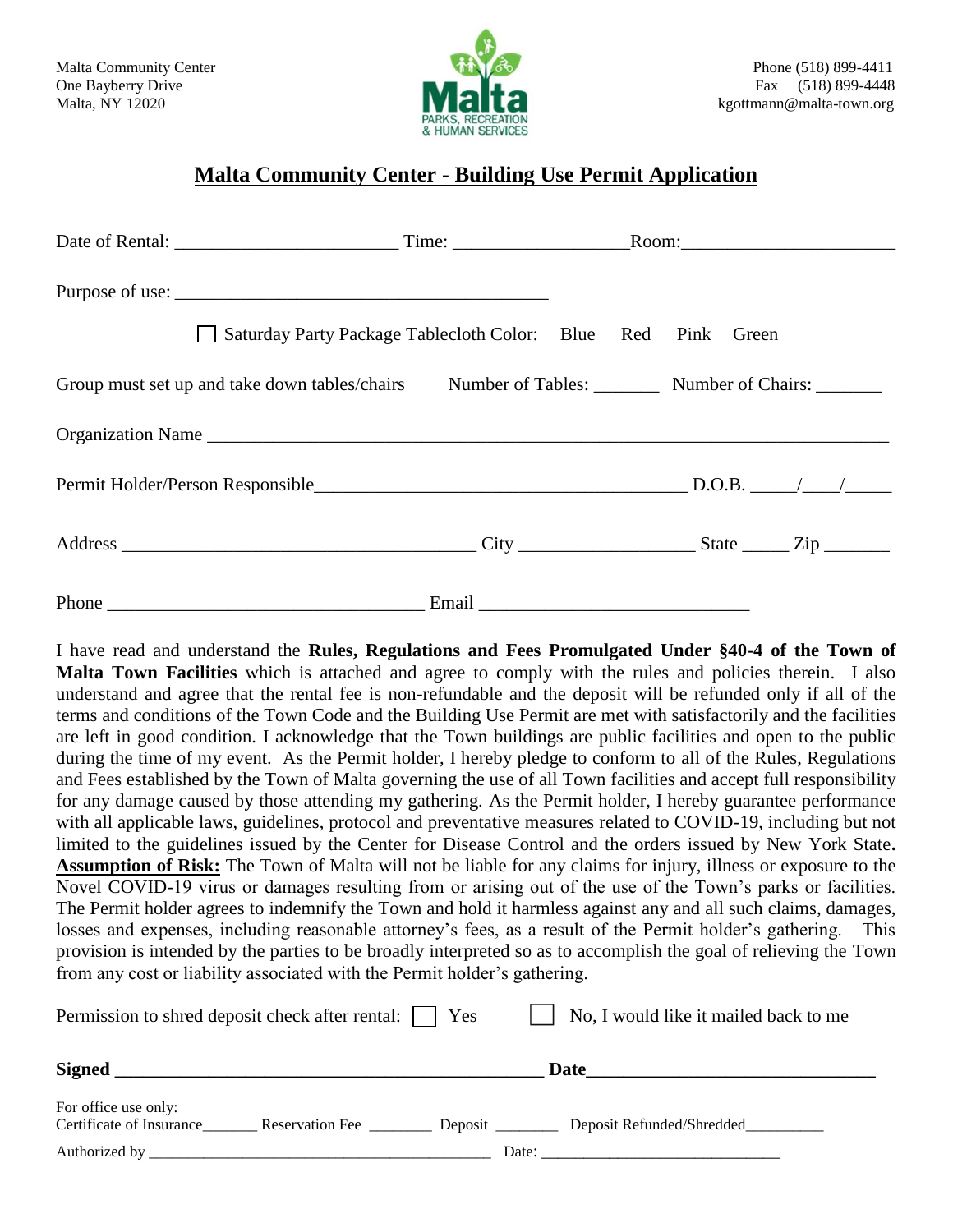

#### **Rules, Regulations and Fees**

To enhance and promote the safety, well being and enjoyment of the Town of Malta buildings and facilities, the following rules, regulations and fees are:

- 1. Groups, organizations and individuals using Town facilities shall comply with the laws of the United States, State of New York, County of Saratoga and the Town of Malta.
- 2. When not in use for Town business, meeting and conference rooms may be reserved for social, civic, business, and recreational meetings and entertainments that are open to the public; for meetings of other federal, state and local governments; and for private parties (at the Malta Community Center only).
- 3. No person may operate a business from facilities rented from the Town.
- 4. Building and room rentals are not available for groups or individuals wishing to provide community classes or courses. Individuals or groups wishing to provide these programs must apply through the Department of Parks & Recreation by completing an Instructor Agreement and abide by the policies therein.
- 5. Buildings/rooms are available for rental from 8:30am to 9:00pm Monday Friday and 9:00am to 12:00pm on Saturdays. Party packages available for Saturdays 9:30am to 12:30pm.
- 6. Gymnasium rentals are available for additional time on Saturdays and Sundays contingent upon Town Staff availability. There is an additional \$20/hour fee to cover employee cost and must be for a 4 hour minimum block of time.
- 7. A Building Use Permit is required to reserve any Town facility. Groups, organizations and individuals wishing to reserve Town facilities must fill out a Building Use Permit application through the Department of Parks, Recreation & Human Services and comply with the laws set herein.
- 8. Authorized personnel of the Town of Malta, the New York State Police or the Saratoga County Sheriff may revoke any permit previously granted if it is determined by such person that the application for permit contained any misrepresentation or false statement, or that any condition set forth in the rules, regulations or policies governing the permit requested is not being complied with, or that the safety of the patrons or visitors to the facility is endangered by the continuation of such activity. If the permit is revoked, the rental and deposit fees will not be refunded.
- 9. The permit holder agrees to assume liability for any damage done to any Town of Malta property as a result of the permit holder's gathering. For businesses, a certificate of insurance must be provided in the minimum amount of \$1,000,000 liability naming the Town of Malta as an additional insured. If an event is catered, the caterer must also supply the Town with a certificate of insurance in the minimum amount of \$1,000,000 liability, naming the Town of Malta as an additional insured. This requirement cannot be waived for a business.
- 10. The requirement for naming the Town of Malta as an additional insured may be waived when the applicant is an individual and not a business, but that individual must supply the Town with a copy of his homeowner's or renter's policy in a form acceptable to the Department of Parks and Recreation. The policy must carry a minimum of \$300,000 in personal liability coverage, \$300,000 in general liability coverage or \$3000,000 in family liability coverage.
- 11. The Town of Malta will not be liable for any claims for injury or damages resulting from or arising out of the use of the Town's facilities. The permit holder agrees to indemnify the Town and hold it harmless against any and all such claims, damages, losses and expenses, including reasonable attorney's fees, as a result of the permit holder's gathering. This provision is intended by the parties to be broadly interpreted so as to accomplish the goal of relieving the Town from any cost or liability associated with the permit holder's gathering.
- 12. A security deposit of \$250 is required for private parties and to reserve a meeting/conference room for those groups using the Town facilities on an ongoing basis throughout the year. For one-time events other than private parties a security deposit of \$100 is required.
- 13. Room 105 of the Malta Community Center is open for Malta residents and Malta not for profits free of charge. Insurance and deposit requirements are waived. Individuals or groups wishing to reserve the room must provide proof of residency, sign a hold harmless and fill out a Building Use permit application for approval. Business wishing to rent the room must comply with the requirements and charges listed herein.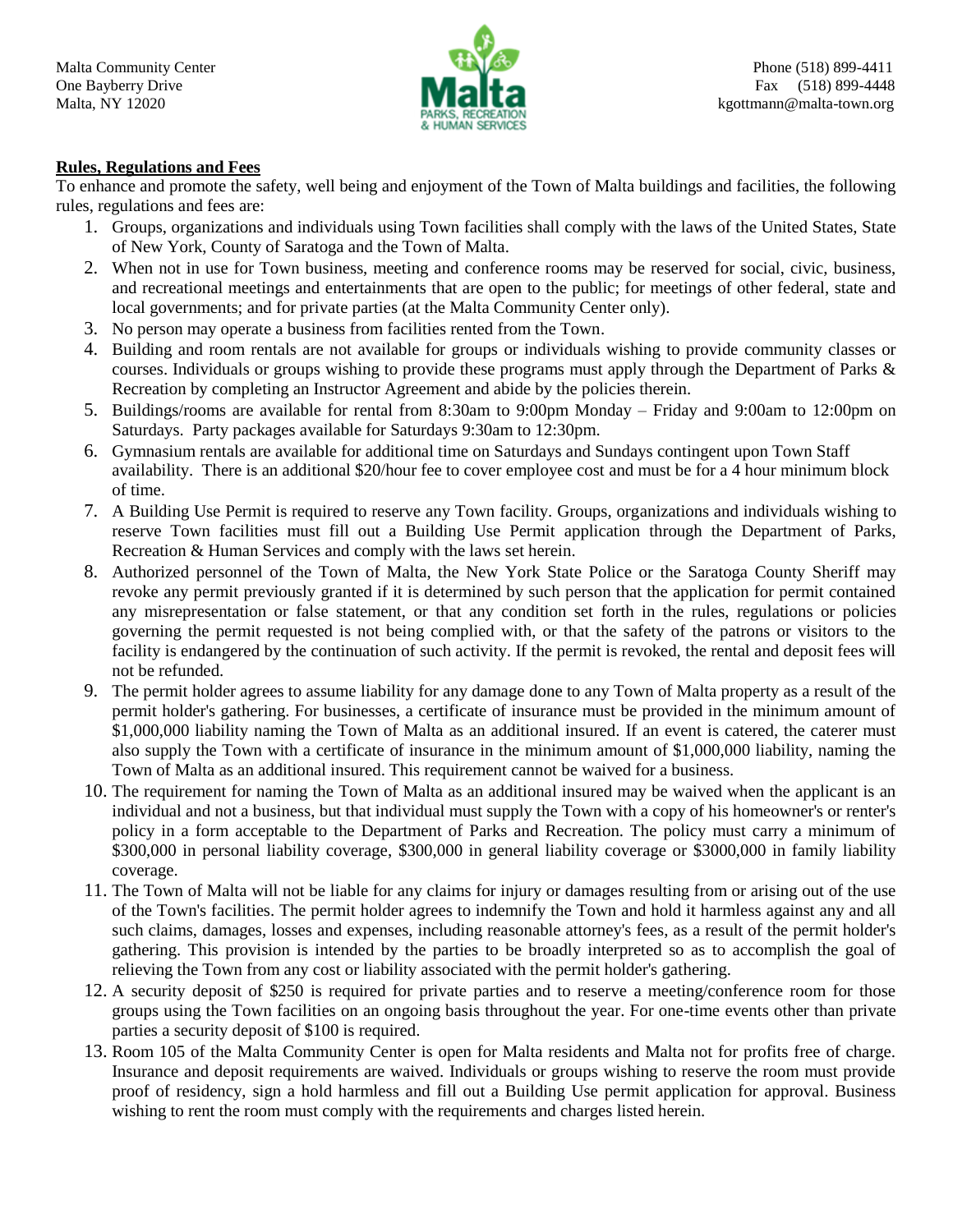

- 14. Deposits will be refunded if the buildings and grounds are left in the condition in which they were found, and if the permit holder has complied with all of the terms and conditions of the permit.
- 15. The rooms are available at the time approved on the form. Any event that starts earlier or runs later than the approved time will be assessed the hourly fee in full-hour increments.
- 16. The permit holder is responsible for setup, take-down and cleaning of the rooms. Setup, take-down and cleaning is considered part of the rental period for which a fee must be paid. The room must be left in the condition in which it was found, which includes cleaning and setting the room back up.
- 17. Any cleaning performed by Town staff as a result of your event will he assessed a fee of \$50 per hour and will be assessed in full-hour increments. The permit holder is responsible for bringing his own cleaning equipment and supplies.
- 18. Fees are due upon approval of the facility use permit and certificate of insurance.
- 19. Facility use fees are nonrefundable.
- 20. In the event of an emergency situation or inclement weather and Town personnel need to close the building, the permit holder will be notified as soon as possible. Rental fees will be returned, but the Town will not be responsible for any organization's loss of revenues resulting from situations beyond the Town's control which result in the cancellation of an event.
- 21. Use of Town facilities to host business meetings and training programs that benefit Town employees and to allow other governmental agencies the use of the Town facilities in the spirit of inter-municipal cooperation is allowed with the following conditions:
	- all facility use is based on the complying with the Rules, Regulations and Fees promulgated under §40-4 of the Town of Malta;
	- fees are waived, however, the Town Departments Heads shall inquire as to whether the fees related to the sessions or courses can be waived for Town employees;
	- Town meetings, functions and programming take precedence over requests;
	- requests may be submitted 60 days prior to the requested date;
	- requests are scheduled based on the availability of facilities;
	- all entities making a request must fill out a Building Use Permit Application and submit it to the Department of Parks, Recreation & Human Services for scheduling and approval;
	- deposit fees and insurance certificates will be reviewed on an individual basis and may be waived by the Director of Parks, Recreation & Human Services;
- 22. There shall be no smoking or possession or consumption of alcoholic beverages, including beer, wine, liquor or other intoxicating beverages, allowed on Town grounds. There shall be no smoking in Town buildings or in the entrances of the buildings.
- 23. The possession or use of a weapon is prohibited on Town grounds and in Town facilities.
- 24. All pets on Town grounds must be leashed and all animal waste must be removed from the grounds by the owner.

Neither the loss of the security deposit or the collection of damages, or both, will prohibit the prosecution by the Town of any person for a violation of a rule of regulation, State or local law, ordinance, rule or regulation.

A violation of these rules, regulations and fees shall constitute a violation and subject the offender to a fine of no more than \$250.

The Town Board of the Town of Malta authorizes the Town's Director of Parks & Recreation the right to deny any facility use permit which would not meet the criteria in the Town law or endangers the public health, welfare and safety of the residents of the Town. Any applicant whose request has been denied may request the Town Board to review the application on the grounds that the denial of the application was not in the best interests of the Town of Malta as a whole. The Town Board, at its sole discretion, may approve or deny any application brought before it.